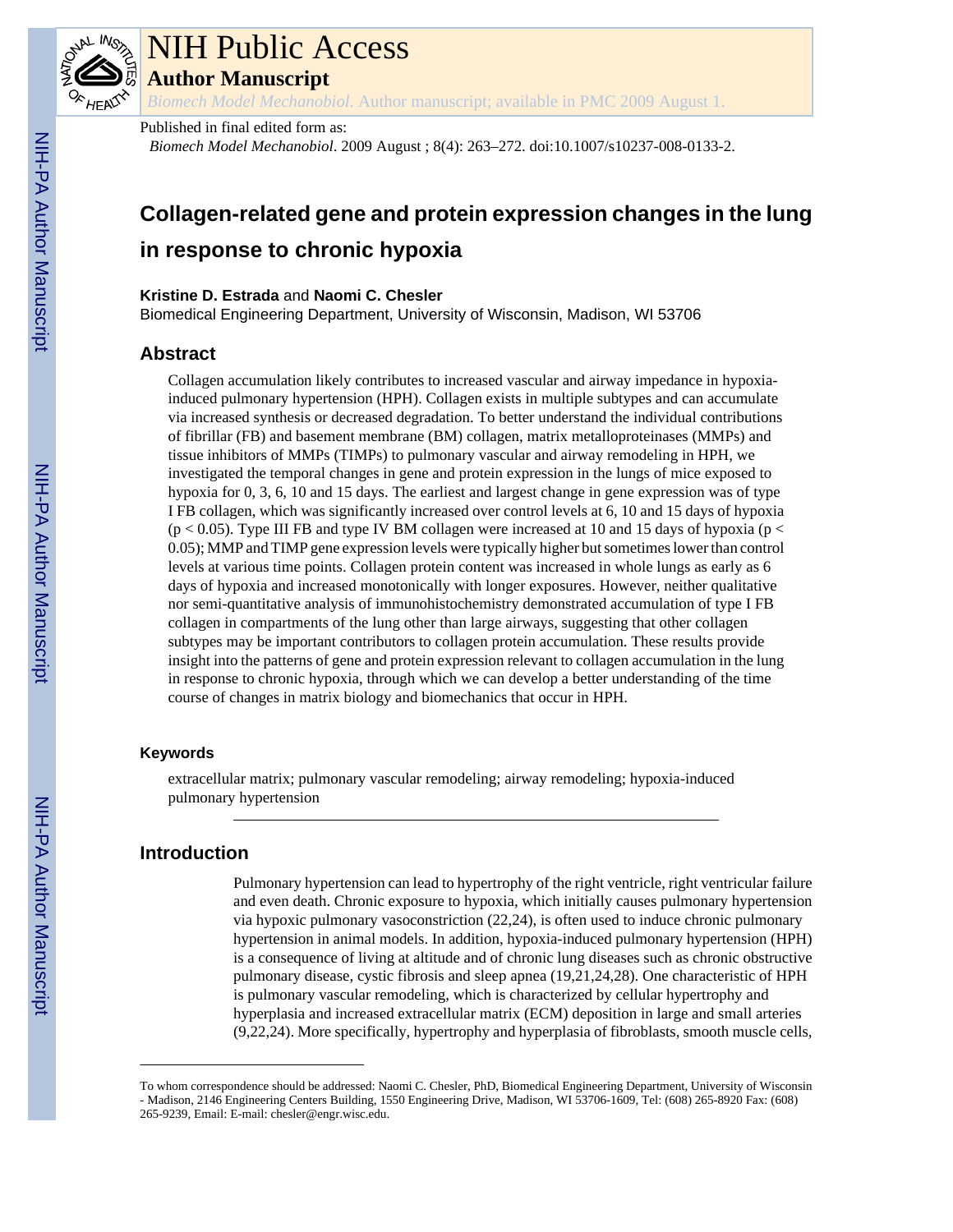and endothelial cells as well as accumulation of collagen, elastin, and fibronectin are known to occur (12). A second consequence of HPH is airway remodeling via thickening of airway fibrous tissue and smooth muscle layers (10). The structural and biomechanical changes that result from vascular and airway remodeling alter the hemodynamic and airflow environments, which then perpetuate the remodeling. Thus, understanding the processes of pulmonary vascular and airway remodeling are critical to prevention and treatment strategies.

Collagen, one of the major structural components in the ECM of vessels, airways, and the lung parenchyma, plays an important role in hypoxia-induced pulmonary vascular and airway remodeling (25,27). Collagen synthesis and degradation are regulated by matrix metalloproteinases (MMPs) and tissue inhibitors of MMPs (TIMPs). Since collagenases (MMP-8, and MMP-13) have substrate affinity for fibrillar collagen (types I and III), and gelatinases (MMP-2 and MMP-9) have substrate affinity for basement membrane collagen (type IV), the gene expression and enzymatic activity of these proteins are likely to be critical to the accumulation of collagen in the vasculature and airways with HPH. Similarly, the gene expression of tissue-inhibitors of MMPs (TIMPs), which inhibit proteolytic activation of latent MMPs and enzymatic activities of active MMPs, can limit collagen degradation.

With the goal of advancing our understanding of the earliest aspects of pulmonary remodeling in response to HPH, we investigated the expression of genes and proteins involved in collagen synthesis and degradation. To do so, we exposed C57BL/6J mice to hypobaric hypoxia for two weeks and measured the gene and protein expression of fibrillar and basement membrane collagen, MMPs, and TIMPs at five time points in this period. We also qualitatively and semiquantitatively analyzed fibrillar collagen protein content in large and small vessels and airways and measured collagen content in whole lungs. We found significant increases in collagen gene expression over time and also increased lung collagen content over time. Interestingly, the collagen type with the earliest and most dramatic increase in gene expression (fibrillar type I) did not accumulate in the lung except in large airways. The gene expression levels of MMPs and TIMPs, as well as the enzymatic activity of MMPs, were variable, suggesting complex time-dependent regulation of collagen synthesis and degradation during pulmonary vascular and airway remodeling in HPH.

## **Materials and Methods**

#### **Experimental protocol**

Six to eight-week-old C57BL/6J male mice were obtained from Jackson Laboratories (Bar Harbor, ME). Mice were exposed to hypobaric hypoxia in a small altitude chamber that generates an equivalent inspired oxygen level of 10% by reducing barometric pressure to 380 mmHg as previously described (13). Exposure durations were 3, 6, 10 and 15 days. Control (0-day) mice were exposed to neither hypoxic nor hypobaric conditions. Following completion of the prescribed exposure duration, mice were euthanized with a pentobarbital injection (0.4 mg/g body weight). The heart and lungs were removed en bloc and rinsed in Dulbecco's PBS (without  $CaCl<sub>2</sub>$  or  $MgCl<sub>2</sub>$ , Sigma Chemical Co., St. Louis, MO). All protocols and procedures were approved by the University of Wisconsin Institutional Animal Care and Use Committee.

#### **Semi-quantitative reverse-transcriptase multiplex PCR**

For gene expression studies, right lung lobes stored in RNALater (Ambion Inc., Austin, TX) were flash frozen in liquid nitrogen and homogenized. Total RNA was extracted with the RNeasy Mini Kit according to the manufacturer's instructions (Qiagen, Valencia, CA). The concentration of the isolated total RNA was quantified on a NanoDrop spectrophotometer (NanoDrop Technologies, Rockland, DE). Total RNA (250 ng) was reverse transcribed with 1 µM oligo dT primers (Ambion Inc., Austin, TX) and Omniscript reverse transcriptase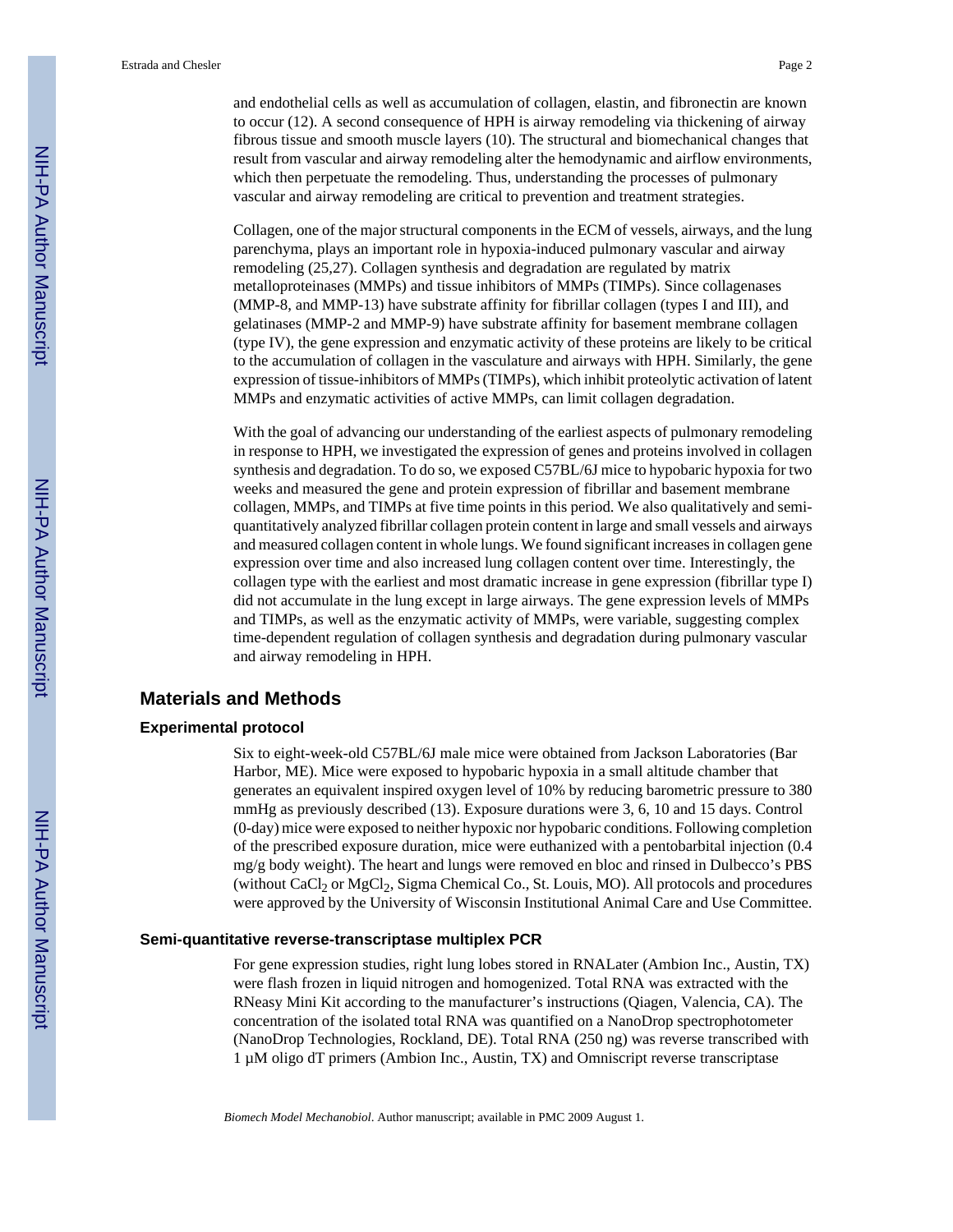according to manufacturer's instructions (Omniscript RT, Qiagen). PCR was performed using the Multiplex PCR Kit (Qiagen) in a 25 µL reaction volume containing 5 µL of cDNA and 0.2  $\mu$ M each of sense and anti-sense primers of similar melting temperatures (60 °C) for the target gene and the reference housekeeping gene, β-actin. Cycling conditions for PCR amplification were performed a protocol optimized in preliminary studies. PCR products were electrophoresed in agarose and stained with ethidium bromide. The semi-quantitative band density was determined using Kodak 1D Image analysis software (version 3.5, Scientific Imaging Systems, New Haven, CT). Most primers were outlined with Primer3 software [\(http://frodo.wi.mit.edu/cgi-bin/primer3/primer3\\_www.cgi\)](http://frodo.wi.mit.edu/cgi-bin/primer3/primer3_www.cgi) and were analyzed for specificity in Basic Local Alignment Search Tool (Table 1). The primers for MMP-9 were obtained from previously published mouse sequences (17). All primers were purchased from Integrated DNA Technologies (Coralville, IA).

The relative band density, which is proportional to the relative mRNA level of the target gene in the lung extract, was calculated as target gene band density normalized to β-actin band density. Although β-actin gene expression has been previously reported to vary with normobaric hypoxia (30), we analyzed β-actin gene expression from the 22 gels and found no significant differences between 0-day and all other time points  $(p = 0.87)$ . Then, to express the relative density results as percent change relative to control, the relative densities of each target gene at 3, 6, 10, and 15 days of exposure to hypoxia were normalized to the respective controls. Note that the 0-day values were normalized to the mean 0-day value; the percent change was found by subtracting 1, which yielded a mean percent change of zero. This normalization method was used for each target gene.

#### **Hydroxyproline**

Lung tissue was analyzed for collagen content with a hydroxyproline assay modified from (29). The tissue concentration of hydroxyproline, an amino acid specific to the collagen molecule, is directly proportional to the tissue concentration of collagen (all subtypes). Identical sections from the left lung were taken from each mouse, flash frozen and homogenized with mortar and pestle. Samples were subsequently digested in papain solution (2.4 U/ml in 20 mM sodium phosphate buffer, pH 6.8, containing 1 mM ethylenediaminetetraacetic acid and 2 mM dithiothreitol) at 60°C overnight. Samples were then hydrolyzed (autoclaved for 20 minutes with 2 N hydrochloric acid) and neutralized (cooled to 25°C with 2 N NaOH). Hydroxyproline content was determined by oxidation with chloramine T and development with *p*-dimethylaminobenzaldehyde; hydroxyproline content was quantified by absorbance at 550 nm with a BioTek PowerWave HT Microplate Spectrophotometer after samples were heated to 60°C in a water bath for 30 minutes.

#### **SDS-page zymography**

Lung tissue was analyzed for proteins with matrix-degrading activity with SDS-page zymography following established techniques (5). With this method, after electrophoretic migration, proteins with gelatinolytic activity can be detected due to their capacity to digest gelatin substrate in SDS-page gels. Tissues were mortar-and-pestle homogenized and placed in a lysis solution of 1% by volume Triton X-100, 0.1% SDS, 0.5% sodium deoxycholate, and . 02% sodium azide in PBS stored at 4°C. Protein concentrations were assayed using the NanoDrop spectrophotometer such that equal amounts of protein  $(30 \mu g)$  were loaded in each lane. Electrophoresis was performed in the presence of SDS in gels containing 10% gelatin (Invitrogen, Caslsbad, CA). After electrophoresis, proteins were renatured by exchanging SDS with Triton X-100 (2 15 min incubations with 2.5% Triton X-100; Sigma). The gels were subsequently incubated overnight at 37°C in 50mM Tris HCl, pH 7.4, containing 10mM CaCl<sub>2</sub> and 0.05% Brij 35. At the end of the incubation, gels were stained with Coomassie Brilliant Blue G (Sigma) for 1 hour. Proteins having gelatinolytic activity were then visualized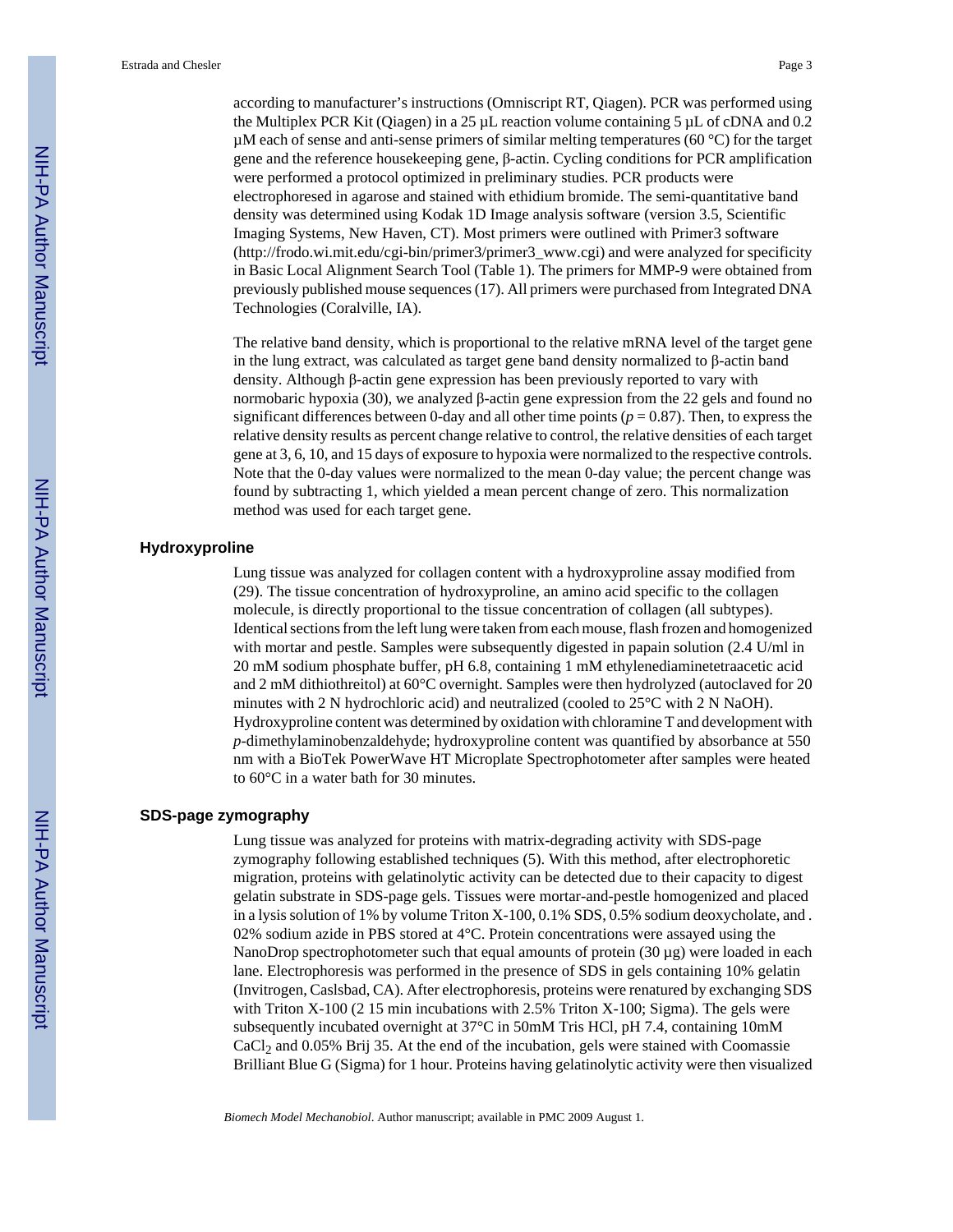as areas of lytic activity (white) on an otherwise intact (blue) gel. Migration of proteins was compared with that of prestained low-molecular-weight range markers (Fisher). The Quantity One program was used to quantify the gelatinolytic activity data.

#### **Immunohistochemistry**

Whole lungs and right main pulmonary arteries (PAs) were used for immunohistochemical analysis of collagen protein content. PAs were submerged in fresh PBS, cleared of excess connective tissue and excised between the first and second pulmonary bifurcations. Lungs were perfused through the trachea with freezing compound OCT at constant pressure of approximately 10 cm  $H_2O$ . Tissues of either type were then washed in fresh PBS and snapfrozen in an OCT-filled cryomold submerged in 2-methyl butane cooled by liquid nitrogen. PAs were frozen at nearly zero transmural pressure. Two  $7 \mu$ m-thick sections from the proximal and distal ends of each PA and four 7 µm-thick transverse sections (each section about 500 µm apart starting from the midlung) were cut at −20 °C on a cryostat.

Sections were stained with type I collagen primary antibody (rabbit polyclonal, 100 µg/ml, US Biological, Swampscott, MA) diluted 1:100 in PBS. Sections were then incubated with secondary antibody conjugated to horseradish peroxidase (goat anti-rabbit, Jackson ImmunoResearch Laboratories, West Grove, PA). DAB chromogen (Dako Cytomations, Carpinteria, CA) was used as a substrate, yielding a brown labeling product. The sections were counterstained with hematoxylin to identify cell nuclei (stained blue). The primary antibody was replaced with non-immune serum for negative control slides. Sections were imaged on an inverted microscope (TE-2000, Nikon, Melville, NY). Spot camera and Metavue software (Optical Analysis Systems, Nashua NH) were used for image capture and semi-quantitative image analysis, respectively.

Intimal-to-adventitial wall thickness measurements of the right main PAs of mice exposed to normobaric hypoxia (0 days) or long-term hypobaric hypoxia (10 and 15 days) were made by a single observer blinded to experimental condition. Two representative fields of view (FOV) were chosen (one each from the proximal and distal ends) and viewed at  $20\times$  magnification. Wall thickness was measured as described previously (13). To quantify the type I collagen content in right main PAs, methods previously established for measuring overall collagen content (by picrosirius red staining) were used (13). In particular, the area positive for type I collagen was identified by color thresholding for brown staining in the FOV. The total tissue area was identified in the same FOV. Then, the area positive for type I collagen was divided by the total tissue area to generate percent type I collagen in the FOV. The equivalent type I collagen thickness was computed as the percent collagen multiplied by the mean wall thickness for each vessel.

Quantification of type I collagen content in the arteries, large airways and alveoli in the lungs of mice exposed to normobaric normoxia (0 days) or hypobaric hypoxia (3, 6, 10, and 15 days) was also performed by a single observer blinded to experimental condition with a novel approach. In the lung, the arteries were identified by the presence of circumferentially aligned smooth muscle cells, whereas the airways were identified by the presence of circumferentially aligned epithelial cells. First, sections from multiple lungs at each condition were analyzed qualitatively. Then, semi-quantitative analysis was performed to corroborate the qualitative results but only on one lung at each condition due to inconsistencies in airway inflation. For these well-inflated lungs, five to ten identically-sized, large FOV in each of the four transverse sections (viewed at  $10\times$  magnification) were analyzed. The area positive for type I collagen as well as the total tissue area were measured after color thresholding in each FOV. The area positive for type I collagen was divided by the total tissue area to generate percent type I collagen in the FOV. In addition, to preliminarily investigate whether the changes in type I collagen were attributable to changes in the small to medium-sized intralobar arteries or the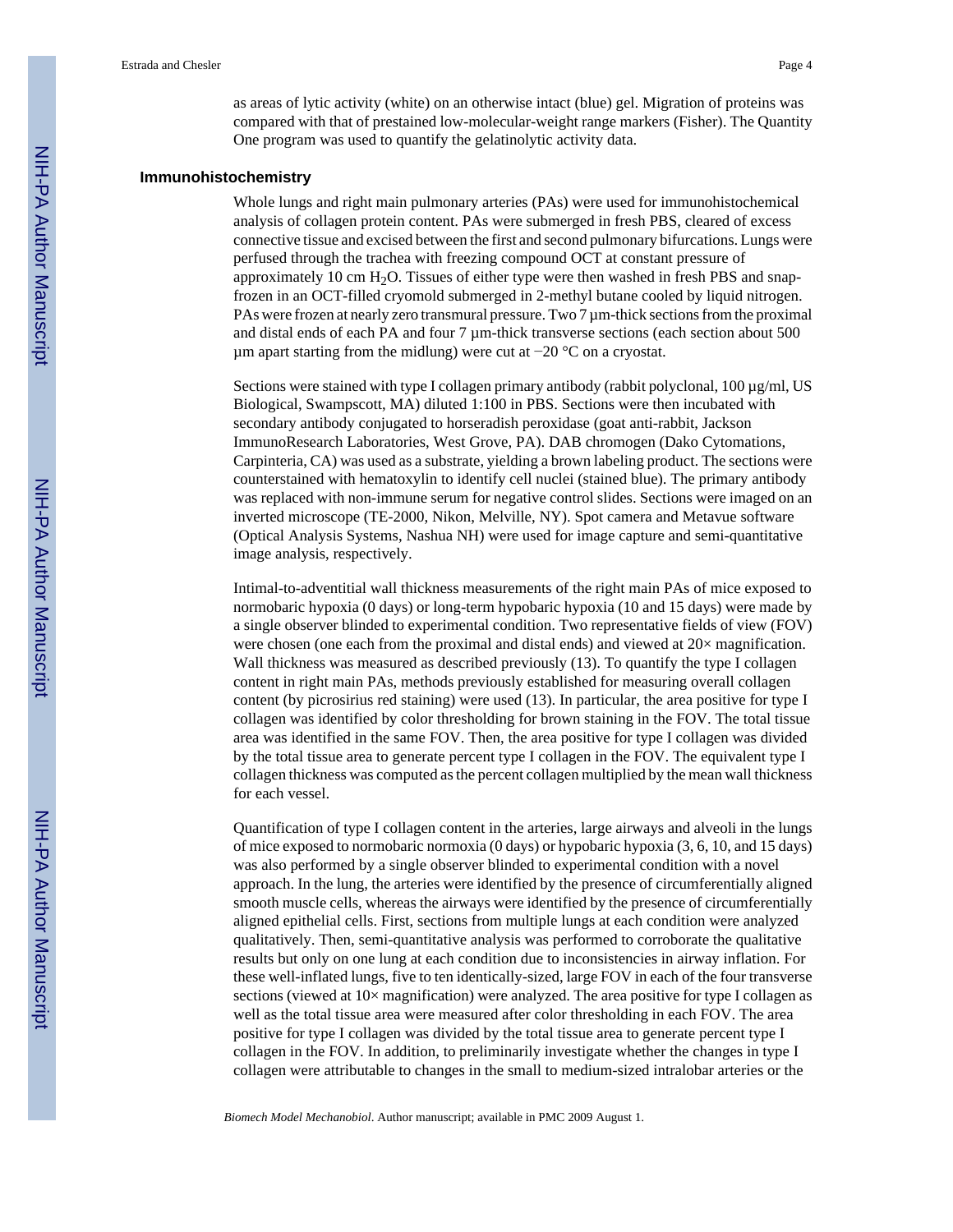small airways, regions containing muscular arteries and regions containing no muscular arteries were analyzed separately. Muscular-artery FOV contained muscular vessels adjacent to conducting bronchioles; at least two were chosen in each large FOV selected as described above. Non-muscular-artery FOV contained prealveolar, resistance vessels and alveoli; at least two were chosen in each large FOV. The inner diameters of the vessels in the muscular-artery regions were also measured. Several groups have used similar approaches to shift from conventional, qualitative visual scoring systems to software-assisted quantitative techniques successfully  $(1,15)$ .

#### **Statistical analysis**

Comparisons between the control and experimental groups were performed using ANOVA. Dunnett's multiple testing procedure was used. Sample sizes of 5 were used for all gene expression assays and semi-quantitative analysis of immunohistochemistry on extrapulmonary conduit arteries. Sample sizes of 3 at each duration of hypoxia were used for hydroxyproline and zymography assays. All statistical analyses were performed with SAS software (version 8.2, SAS Institute Inc., Cary, NC). Values are expressed as mean + SD, with a value of *p* < 0.05 versus normalized control considered significant. All *p* values were two-sided.

## **Results**

#### **Evidence of HPH**

In mice exposed to 10 days of hypoxia, right ventricular free wall weight normalized to body weight was significantly elevated  $(1.3 \pm 0.2 \text{ vs. } 0.9 \pm 0.1 \text{ g/g BW}; p<0.005)$ , which provides evidence of right ventricular hypertrophy in response to HPH. Normalized left ventricular free wall weight was not changed  $(3.7 \pm 0.3 \text{ vs. } 3.5 \pm 0.2 \text{ g/g BW}; p=0.33)$ .

#### **Gene expression of collagen and collagen content**

Chronic exposure to hypoxia results in pulmonary vascular remodeling including cellular hypertrophy and hyperplasia as well as increased ECM deposition (16). To determine the individual contributions of fibrillar and basement membrane collagen to pulmonary vascular remodeling with HPH, we investigated temporal changes in gene expression of these collagen subtypes. Densitometric analysis for fibrillar procollagen (Figure 1) revealed that mRNA levels increased progressively with exposure to hypoxia. Specifically, mRNA levels of procollagen  $\alpha$ 1(I),  $\alpha$ 2(I) and  $\alpha$ 1(III) were all increased at 15 days. mRNA levels of procollagen  $\alpha$ 1(I) increased earliest (at 6 days) and to a greater degree than  $\alpha$ 2(I) or  $\alpha$ 1(III). Basement membrane procollagen  $\alpha$ 2(IV) expression (Figure 2) was increased with long-term hypoxia (10 and 15 days) only. Neither short- nor long-term hypoxia had significant effects on mRNA levels of procollagen α1(IV).

To assess temporal changes in collagen protein expression, whole lung collagen protein content was measured by the hydroxyproline assay. We found that collagen protein expression was increased as early as 6 days and increased monotonically with longer durations of hypoxia (Figure 3).

Because type I collagen was most increased in terms of gene expression, we assessed the local distribution of type I collagen in the lung. Qualitatively, whole lung immunohistochemistry revealed that at all time points, type I collagen was localized within the intralobar pulmonary vasculature and in the subepithelium of the airways. Upon inspection it was evident that type I collagen content increased with long-term hypoxia in the subepithelium of conducting airways (data not shown). Type I collagen accumulation in small and medium-sized intralobar arteries and airways was not evident by qualitative analysis of multiple lungs, a null finding which was corroborated by semi-quantitative analysis of multiple sections from one lung at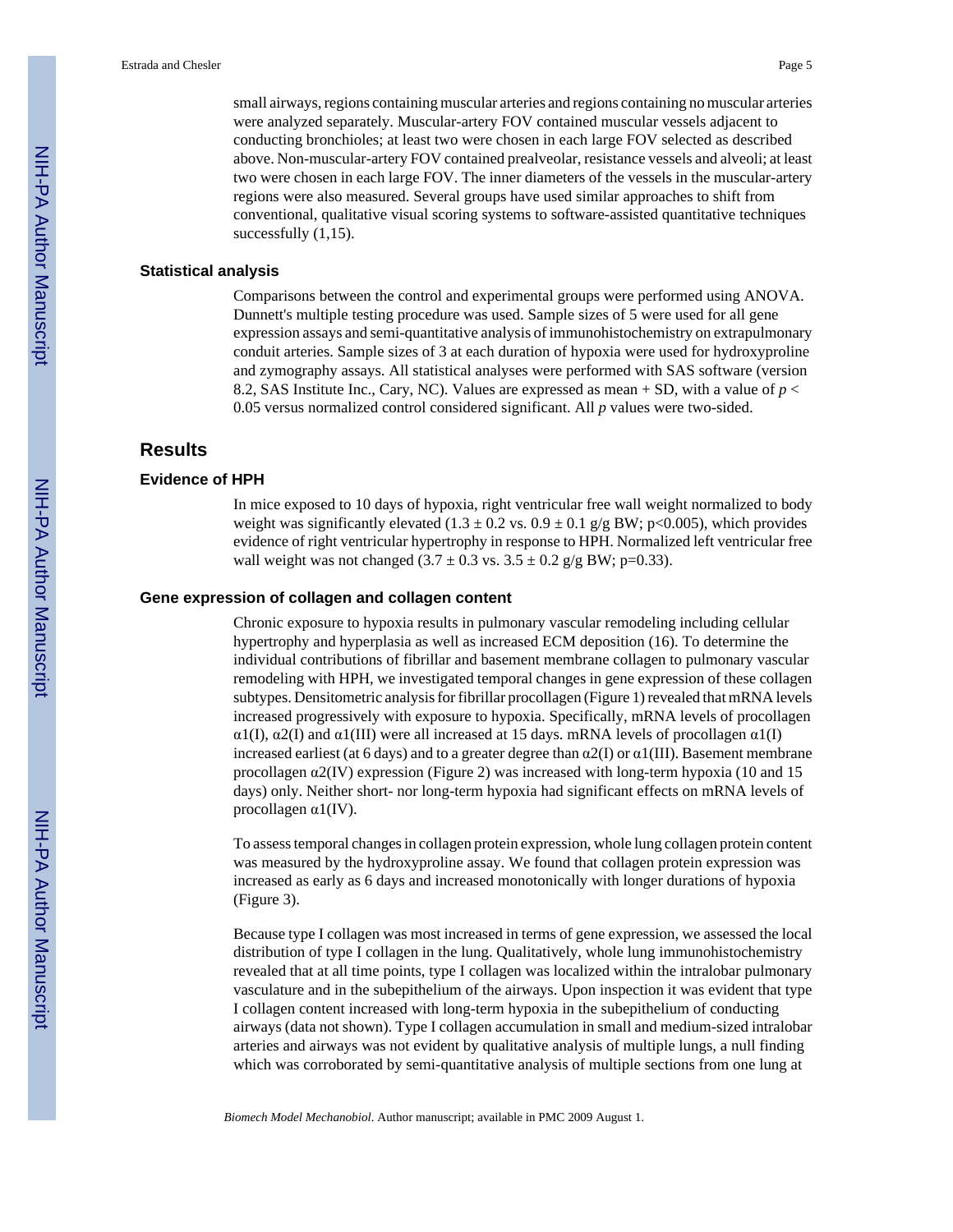each condition. Figure 4(a) shows a representative "whole lung" large FOV from a mouse exposed to 10 days of hypoxia. Representative "muscular-artery" (outlined in red) and "nonmuscular-artery" (outlined in green) small FOV are also indicated. The amounts of type I collagen, as a percentage of tissue content, in the whole lung, muscular-artery regions, and non-muscular-artery regions are shown in Figure 4(b). No changes with exposure to hypoxia were significant. The muscular-artery regions contained mainly small (25–75 µm) and medium-sized  $(75-150 \,\mu m)$  muscular arteries. The percentage of type I collagen in these size ranges of vessels are shown in Figure 4(c). Again, no changes with exposure to hypoxia were significant, in agreement with the qualitative results.

Prior work has demonstrated collagen accumulation in mouse extralobar PAs with hypoxia via picro-sirius red staining (13). To assess the individual contribution of type I collagen, we used a type I collagen specific antibody to investigate temporal changes in protein content in the right main PA (Figure 5). In each panel, the intima is at the top of the image. The structure of these vessels was consistent with that of large elastic arteries, with three to four elastic lamellae in the media and few smooth muscle cells interspersed. Wall thickness of right main PAs increased significantly with long-term hypoxia. At 0 days, the mean wall thickness was  $27 \pm$ 7 µm and increased to  $36 \pm 7$  µm and  $39 \pm 7$  µm, respectively by 10 and 15 days ( $p < 0.05$ ).

Type I collagen was evident in the adventitia of right main PAs at all time points. Interestingly, at 15 days of exposure to hypoxia, type I collagen could be seen in the media and the intima as well. The percentage of type I collagen in the right main PA wall did not change significantly with hypoxia. At 0 days, the mean percentage of type I collagen in the artery wall was  $57 \pm 7$ %, while at 10 and 15 days, it was  $56 \pm 12$  % and  $60 \pm 2$  %, respectively. Type I collagen thickness (percent type I collagen multiplied by wall thickness) in the arterial wall increased slightly but not significantly with hypoxia.

#### **Gene and protein expression of regulators of collagen**

MMP gene expression changed significantly with both short- and long-term hypoxia although the degree of change and direction of change (increase vs. decrease) were highly exposuredependent and MMP-type-dependent. Regarding gene expression of collagenases (Figure 6), hypoxia increased MMP-8 mRNA levels at 3, 6 and 15 days of hypoxia. Hypoxia had no significant effect on MMP-13 gene expression until 15 days, at which time it was decreased below control levels. Regarding gene expression of gelatinases (Figure 7), MMP-2 gene expression increased with long-term hypoxia (10 and 15 days) only. No changes in MMP-9 gene expression were significant. Exposure to hypoxia also had no significant effects on gene expression of TIMP-1 (Figure 8). TIMP-2 mRNA levels were increased over control levels at 6 days and 15 days (Figure 8).

While increases in gene expression of MMP-2 were not detected until 10 days of hypoxia, MMP-2 protein activity, as measured by SDS-PAGE zymography, tended to be increased over control conditions as soon as 3 days of HPH (Figure 9). Nearly all the MMP-2 detected for all exposure durations was in the active form. Total MMP-2 activity remained elevated over control until 15 days of hypoxia. In contrast, the protein expression of MMP-9 was variable, tending to increase with short-term hypoxia and decrease with long-term hypoxia, although these changes did not reach statistical significance.

### **Discussion**

Collagen accumulation in the lung can promote the progression of pulmonary hypertension by increasing vascular impedance; it can also alter lung function by decreasing airway compliance. In whole lung homogenates, we observed a significant increase in collagen content with exposure to hypoxia. To identify the changes in gene expression that led to increased lung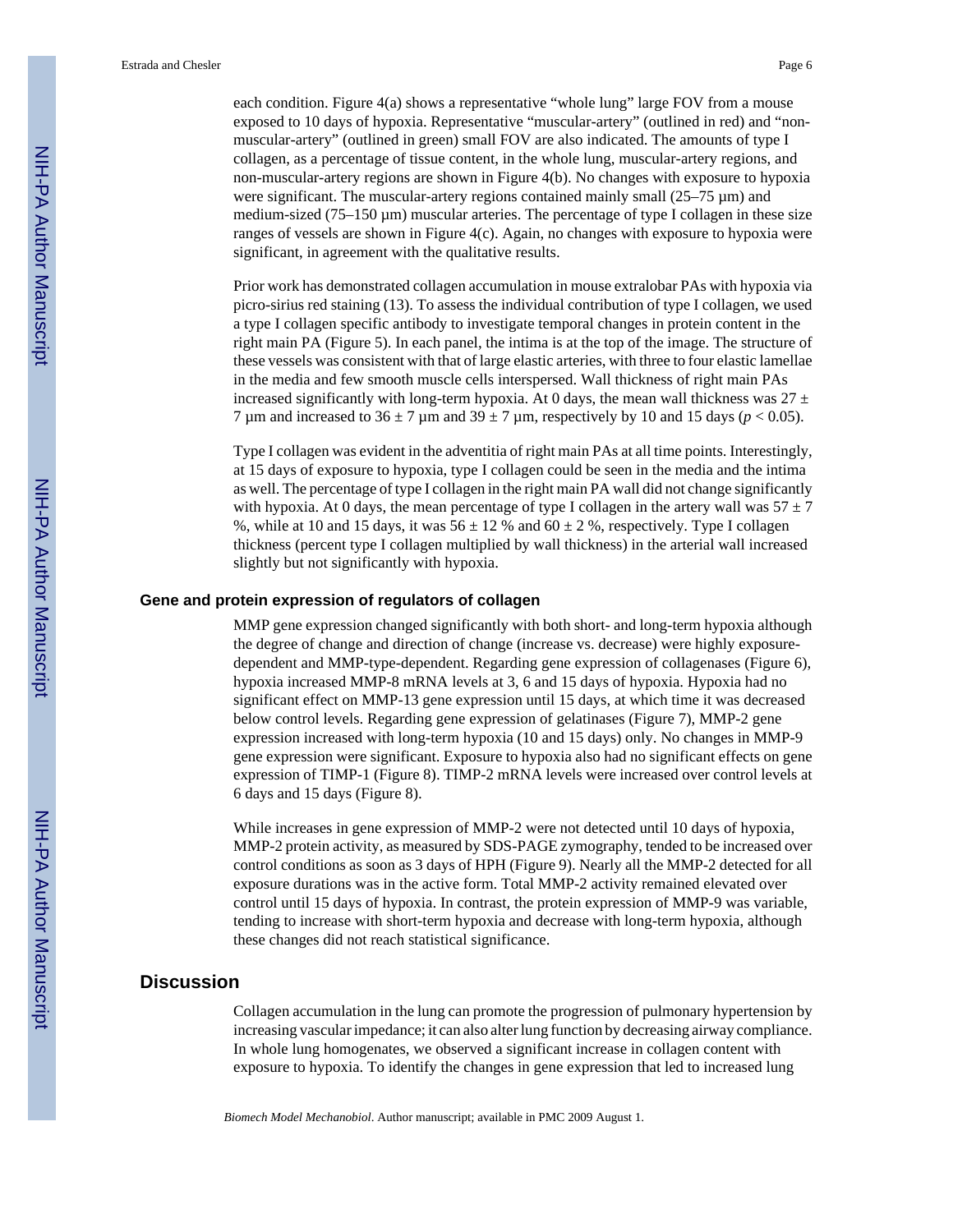collagen content, we measured the time-dependent expression of genes involved in pulmonary collagen synthesis and degradation. Our major findings are that gene expression of fibrillar type I collagen is quickly and dramatically increased over control levels with exposure to hypoxia but that protein expression of fibrillar type I collagen does not increase accordingly, except in conducting airways. We also found increases in basement membrane collagen gene expression with long term hypoxia and complex, time-dependent fluctuations in collagenase, gelatinase and TIMP gene expression and gelatinase activity. These gene-level and proteinlevel changes have important implications for the pulmonary vascular and airway function changes that occur early in HPH.

#### **Collagen-related gene expression**

The most substantial change in gene expression we measured was in procollagen  $\alpha_1(I)$ , which increased significantly after just 6 days of hypoxia. Gene expression levels of other subtypes (procollagen  $\alpha$ 2(I),  $\alpha$ 1(III), and  $\alpha$ 2(IV)) were elevated at later time points only, and less dramatically. The increase in procollagen  $\alpha$ 1(I) gene expression with short-term exposure to hypoxia is in agreement with results from previous studies in rats (3,20). Both Berg et al. and Poiani et al. exposed rats to normobaric hypoxia and measured mRNA levels of procollagen  $\alpha$ 1(I) in the lung parenchyma (3) and the right and left main extralobar PAs (20) with methods similar to ours. However, with long-term hypoxia, we found increased gene expression of procollagen  $\alpha$ 1(I) whereas in these other studies, the levels returned toward control values (3, 20). While differences in species and mode of hypoxia exposure (normobaric vs. hypobaric) cannot be ignored, we speculate that the increase we found is due to increased fibrillar collagen gene expression in medium-sized intralobar arteries and medium-sized and large airways, which were not measured by Berg et al. or Poiani et al. An advantage of the whole lung assay is incorporation of all sizes of arteries and airways in the analysis; a disadvantage is that the size- and compartment- (vascular vs. airway) related differences in expression cannot be determined.

Increased gene expression for collagen is not the only determinant of collagen protein accumulation. Collagen accumulation, redistribution and degradation are also affected by changes in MMP and TIMP gene expression, protein expression and enzymatic activity. That is, the progressive increase in gene expression of fibrillar collagen is unlikely to lead to protein accumulation unless MMP and TIMP gene expression and activity levels remain constant or favor accumulation over degradation. In terms of fibrillar collagen, the upregulation of MMP-8 gene expression at 3, 6 and 15 days of hypoxia should promote degradation but could also be offset by upregulation of TIMP-2 at 6 and 15 days. Analogously, the increase in gene expression of basement membrane procollagen precursors at 10 and 15 days could be counterbalanced by the dramatic increase in MMP-2 gene expression at these time points. Indeed, given that MMP-2 activity also increased with hypoxia duration, as found previously by Frisdal et al. (8), significant accumulation of basement membrane collagen with hypoxia is unlikely.

Enzyme expression and activity are critical to the balance between protein accumulation and degradation. Because the relationship between gene expression and protein expression is unlikely to be linear for any one gene or identical for different genes, we also measured protein content in whole lungs and large vessels for the one collagen type for which gene expression was most increased in whole lung homogenates: fibrillar type I collagen.

#### **Fibrillar type I collagen protein content and distribution**

Although gene expression of procollagen  $\alpha$ 1(I) and  $\alpha$ 2(I) increased progressively over time in whole lung homogenates, type I collagen protein content was not significantly increased with hypoxia in intralobar vessels or in small airways and alveoli. In large conduit, extralobar PAs, more type I collagen was evident in the media and intima with long-term hypoxia but the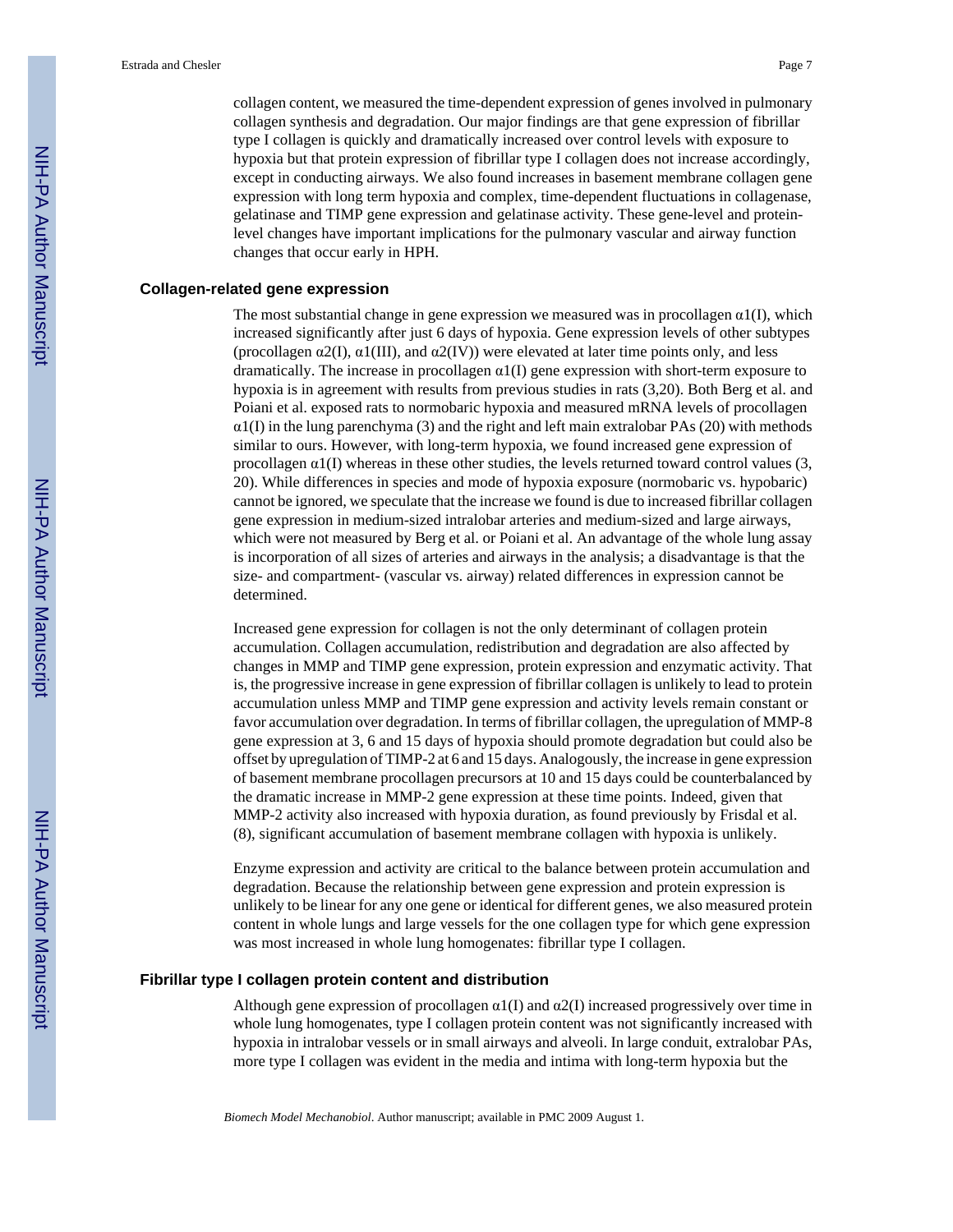percentage increase was not significant. We and others have found that total collagen protein content in the PAs increases with HPH, as measured by the hydroxyproline assay (20,25) and picrosirius red staining (13). Thus, accumulation of type III collagen may be an important contributor to HPH-induced vascular remodeling.

#### **Implications**

Vascular remodeling can either be eutrophic, which involves rearrangement and redistribution of material around a smaller lumen, or hypertrophic, which involves accumulation of material and wall thickening (11,18). Both types of remodeling may contribute to the narrowing of small, distal pulmonary arteries that increases pulmonary vascular resistance in HPH (9,16, 22) and the non-specific collagen accumulation in large, conduit arteries (13). An important consequence of collagen accumulation in large arteries is increased stiffness (11,18), which can increase the pulmonary vascular impedance and, consequently, the right ventricular afterload (26).

The increase in type I collagen in large conducting airways we observed with long-term hypoxia may be partly responsible for airflow limitation (10) and altered lung function (23) that has been found with HPH. Changes in large airways are unlikely to account for increased in airway resistance associated with chronic hypoxia (23); thus we speculate that fibrillar type III collagen accumulation in the small airways also contributes to impaired pulmonary function in HPH.

Genetic manipulation of the laboratory mouse is a powerful tool for investigating mechanisms of human disease. For example, mutations in the gene encoding for bone morphogenic protein receptor type II (BMPR2) have been reported in 50 % of cases of familial pulmonary hypertension (14). As a consequence, mouse models with BMPR2 mutations have been generated to investigate the role of BMPR2 in the etiology of pulmonary hypertension (2,6). However, the characterizations of the pulmonary phenotype in most genetically engineered strains of mice have been limited to muscularization of the PAs. Alterations in collagen metabolism with pulmonary hypertension – and the consequences for pulmonary vascular and airway biomechanics and hemodynamics – have not been investigated. C57BL/6J mice are typically the genetic background for genetically engineered strains. Thus, with the caveat that many aspects of human disease are not mimicked by mouse models – particularly the extent to which SMC proliferation and ECM accumulation lead to vaso-occlusive plexiform lesions – our results provide important baseline information for understanding the role of BMPR2 and other mutations in the time-dependent changes in collagen remodeling in response to HPH.

#### **Experimental considerations**

Here we found changes in gene expression of collagen, MMPs and TIMPs in response to shortand long-term hypoxia. We also found changes in collagen content and enzyme activity although these were only significant at some time points; more of these changes may have become significant with larger sample sizes. In addition, while the changes in collagen, MMP and TIMP gene expression were statistically significant in whole lung sections, our techniques did not differentiate between gene expression changes in the airways and vasculature. Laser capture microdissection can achieve this goal in the pulmonary vasculature (7). Another less precise method of differentiating arterial changes in gene expression from airway changes is parenchymal tissue excision (3,4). In this approach, thin slivers of lung are sectioned from the most distal part of the lobe and the gene expression in these samples are assumed to reflect changes in airways and capillaries but not arteries, veins, arterioles or venules. Finally, evaluating changes in gene expression specifically in large PAs is technically possible since these can be dissected using microsurgery techniques. However, the amount of tissue available from mouse lungs is small and, in our hands, precluded consistent measurement of gene expression.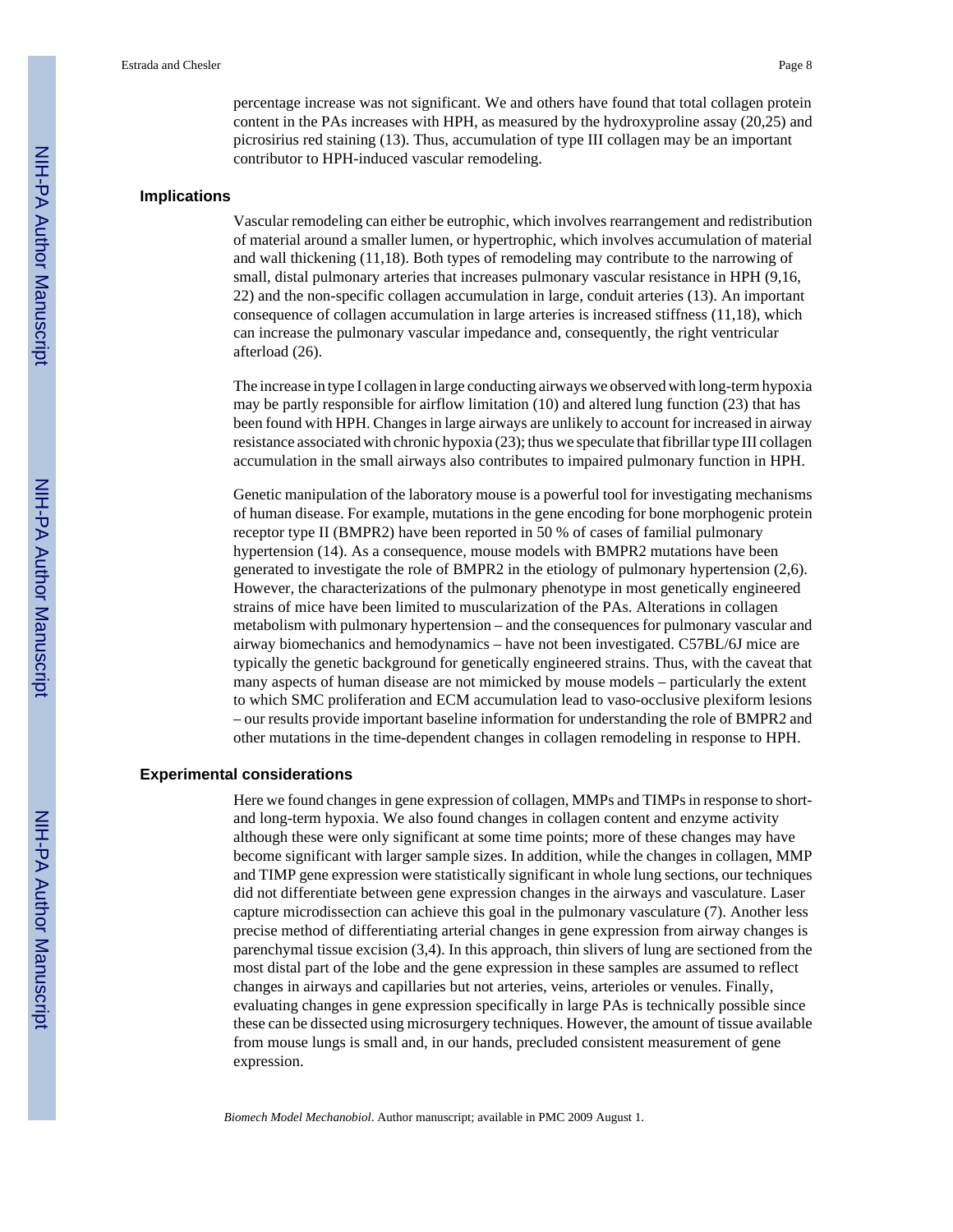In summary, our results show progressive increases in whole lung fibrillar collagen gene expression and overall collagen protein content during exposure to hypoxia and consequent HPH. We also found time-dependent changes in gene expression levels of basement membrane collagen, MMPs and TIMPs, which were suggestive of accumulation of fibrillar collagen protein and redistribution of basement membrane collagen protein. Changes in lung collagen content, as regulated by changes in gene expression, protein expression and enzyme activity of collagens, MMPs and TIMPs, alter vascular and airway structure and function. By detailing these changes, we gain insight into the earliest pathophysiological changes that determine vascular and airway remodeling and ultimately vascular and airway mechanics.

## **Acknowledgements**

This material is based on work supported by the Whitaker Foundation (RG-02-0618), the National Science Foundation (CAREER Grant BES-0234007) and the National Institutes of Health (R01HL086939). The authors would also like to thank Chenara Johnson, Nidal Muvarak and Marilou Wijdicks for technical assistance. Finally, the authors would also like to thank Ingegerd Keith, Ph.D. for helpful comments.

#### **References**

- 1. Atkin G, Barber PR, Vojnovic B, Daley FM, Glynne-Jones R, Wilson GD. Correlation of spectral imaging and visual grading for the quantification of thymidylate synthase protein expression in rectal cancer. Hum Pathol 2005;36:1302–1308. [PubMed: 16311124]
- 2. Beppu H, Kawabata M, Hamamoto T, Chytil A, Minowa O, Noda T, Miyazono K. BMP type II receptor is required for gastrulation and early development of mouse embryos. Dev Biol 2000;221:249–258. [PubMed: 10772805]
- 3. Berg JT, Breen EC, Fu Z, Mathieu-Costello O, West JB. Alveolar hypoxia increases gene expression of extracellular matrix proteins and platelet-derived growth factor-B in lung parenchyma. Am J Respir Crit Care Med 1998;158:1920–1928. [PubMed: 9847287]
- 4. Berg JT, Fu Z, Breen EC, Tran HC, Mathieu-Costello O, West JB. High lung inflation increases mRNA levels of ECM components and growth factors in lung parenchyma. Journal of Applied Physiology 1997;83:120–128. [PubMed: 9216953]
- 5. Chesler NC, Ku DN, Galis ZS. Transmural pressure induces matrix-degrading activity in porcine arteries ex vivo. Am J Physiol 1999;277:H2002–H2009. [PubMed: 10564157]
- 6. Delot EC, Bahamonde ME, Zhao M, Lyons KM. BMP signaling is required for septation of the outflow tract of the mammalian heart. Development 2003;130:209–220. [PubMed: 12441304]
- 7. Fink L, Kohlhoff S, Stein MM, Hanze J, Weissmann N, Rose F, Akkayagil E, Manz D, Grimminger F, Seeger W, Bohle RM. cDNA array hybridization after laser-assisted microdissection from nonneoplastic tissue. Am J Pathol 2002;160:81–90. [PubMed: 11786402]
- 8. Frisdal E, Gest V, Vieillard-Baron A, Levame M, Lepetit H, Eddahibi S, Lafuma C, Harf A, Adnot S, Dortho MP. Gelatinase expression in pulmonary arteries during experimental pulmonary hypertension. Eur Respir J 2001;18:838–845. [PubMed: 11757635]
- 9. Hislop A, Reid L. New findings in pulmonary arteries of rats with hypoxia-induced pulmonary hypertension. Br J Exp Pathol 1976;57:542–554. [PubMed: 136978]
- 10. Inscore SC, Stenmark KR, Orton C, Irvin CG. Neonatal calves develop airflow limitation due to chronic hypobaric hypoxia. J Appl Physiol 1991;70:384–390. [PubMed: 2010397]
- 11. Intengan HD, Schiffrin EL. Vascular remodeling in hypertension: roles of apoptosis, inflammation, and fibrosis. Hypertension 2001;38:581–587. [PubMed: 11566935]
- 12. Jeffery TK, Wanstall JC. Pulmonary vascular remodeling: a target for therapeutic intervention in pulmonary hypertension. Pharmacol Ther 2001;92:1–20. [PubMed: 11750034]
- 13. Kobs RW, Muvarak NE, Eickhoff JC, Chesler NC. Linked mechanical and biological aspects of remodeling in mouse pulmonary arteries with hypoxia-induced hypertension. Am J Physiol Heart Circ Physiol 2005;288:H1209–H1217. [PubMed: 15528223]
- 14. Lane KB, Machado RD, Pauciulo MW, Thomson JR, Phillips JA 3rd, Loyd JE, Nichols WC, Trembath RC. The International PPH Consortium. Heterozygous germline mutations in BMPR2, encoding a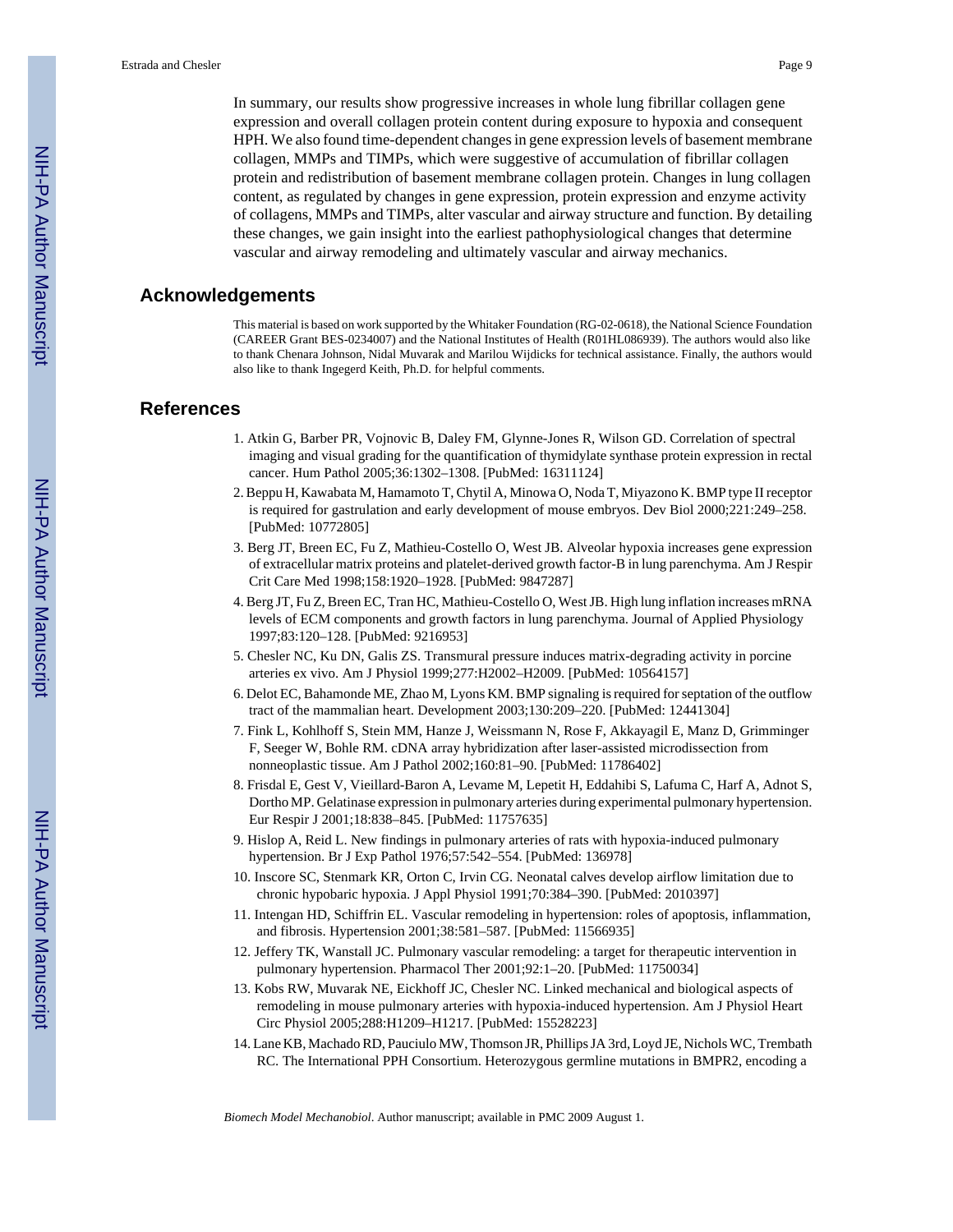TGF-beta receptor, cause familial primary pulmonary hypertension. Nat Genet 2000;26:81–84. [PubMed: 10973254]

- 15. Matsuo T, Mori H, Nishimura Y, Maeda T, Nakagawa JI, Obashi A. Quantification of immunohistochemistry using an image analyser: correlation with hormone concentrations in pituitary adenomas. Histochem J 1995;27:989–996. [PubMed: 8789400]
- 16. Meyrick B, Reid L. Pulmonary hypertension. Anatomic and physiologic correlates. Clin Chest Med 1983;4:199–217. [PubMed: 6342920]
- 17. Morris-Wiman J, Du Y, Brinkley L. Occurrence and temporal variation in matrix metalloproteinases and their inhibitors during murine secondary palatal morphogenesis. J Craniofac Genet Dev Biol 1999;19:201–212. [PubMed: 10731089]
- 18. Mulvany MJ. Small artery remodeling in hypertension. Curr Hypertens Rep 2002;4:49–55. [PubMed: 11790292]
- 19. Pierson DJ. Pathophysiology and clinical effects of chronic hypoxia. Respir Care 2000;45:39–51. [PubMed: 10771781]discussion 51–33
- 20. Poiani GJ, Tozzi CA, Yohn SE, Pierce RA, Belsky SA, Berg RA, Yu SY, Deak SB, Riley DJ. Collagen and elastin metabolism in hypertensive pulmonary arteries of rats. Circ Res 1990;66:968–978. [PubMed: 2317897]
- 21. Preston IR. Clinical perspective of hypoxia-mediated pulmonary hypertension. Antioxid Redox Signal 2007;9:711–721. [PubMed: 17511586]
- 22. Rabinovitch M, Gamble W, Nadas AS, Miettinen OS, Reid L. Rat pulmonary circulation after chronic hypoxia: hemodynamic and structural features. Am J Physiol 1979;236:H818–H827. [PubMed: 443445]
- 23. Sekhon HS, Wright JL, Thurlbeck WM. Pulmonary function alterations after 3 wk of exposure to hypobaria and/or hypoxia in growing rats. J Appl Physiol 1995;78:1787–1792. [PubMed: 7649913]
- 24. Stenmark KR, Fagan KA, Frid MG. Hypoxia-induced pulmonary vascular remodeling: cellular and molecular mechanisms. Circ Res 2006;99:675–691. [PubMed: 17008597]
- 25. Tozzi CA, Christiansen DL, Poiani GJ, Riley DJ. Excess collagen in hypertensive pulmonary arteries decreases vascular distensibility. Am J Respir Crit Care Med 1994;149:1317–1326. [PubMed: 8173773]
- 26. Tuchscherer HA, Vanderpool RR, Chesler NC. Pulmonary vascular remodeling in isolated mouse lungs: Effects on pulsatile pressure-flow relationships. J Biomech 2007;40:993–1001. [PubMed: 16756983]
- 27. Vyas-Somani AC, Aziz SM, Arcot SA, Gillespie MN, Olson JW, Lipke DW. Temporal alterations in basement membrane components in the pulmonary vasculature of the chronically hypoxic rat: impact of hypoxia and recovery. Am J Med Sci 1996;312:54–67. [PubMed: 8701968]
- 28. Weitzenblum E, Chaouat A. Sleep and chronic obstructive pulmonary disease. Sleep Med Rev 2004;8:281–294. [PubMed: 15233956]
- 29. Woessner JF Jr. The determination of hydroxyproline in tissue and protein samples containing small proportions of this imino acid. Arch Biochem Biophys 1961;93:440–447. [PubMed: 13786180]
- 30. Zhong H, Simons JW. Direct comparison of GAPDH, beta-actin, cyclophilin, and 28S rRNA as internal standards for quantifying RNA levels under hypoxia. Biochem Biophys Res Commun 1999;259:523–526. [PubMed: 10364451]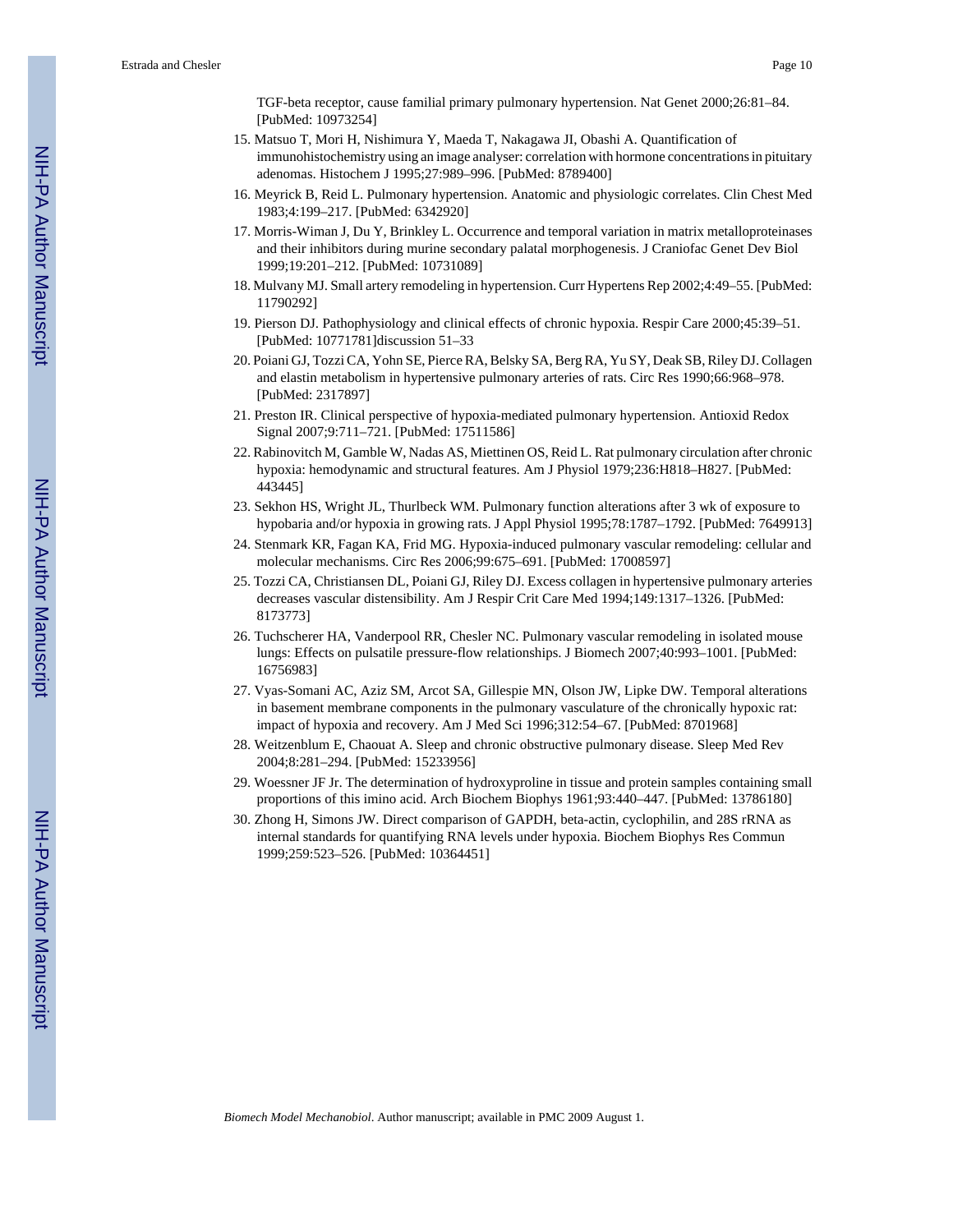

#### **Figure 1.**

Densitometric analyses of mRNA levels of fibrillar procollagen normalized to β-actin mRNA levels expressed as percent change relative to control. Values are shown as mean  $+$  SD (n = 5) in each group except for 0-day, which has  $n = 10$ ); \* indicates  $p < 0.05$  versus 0-day.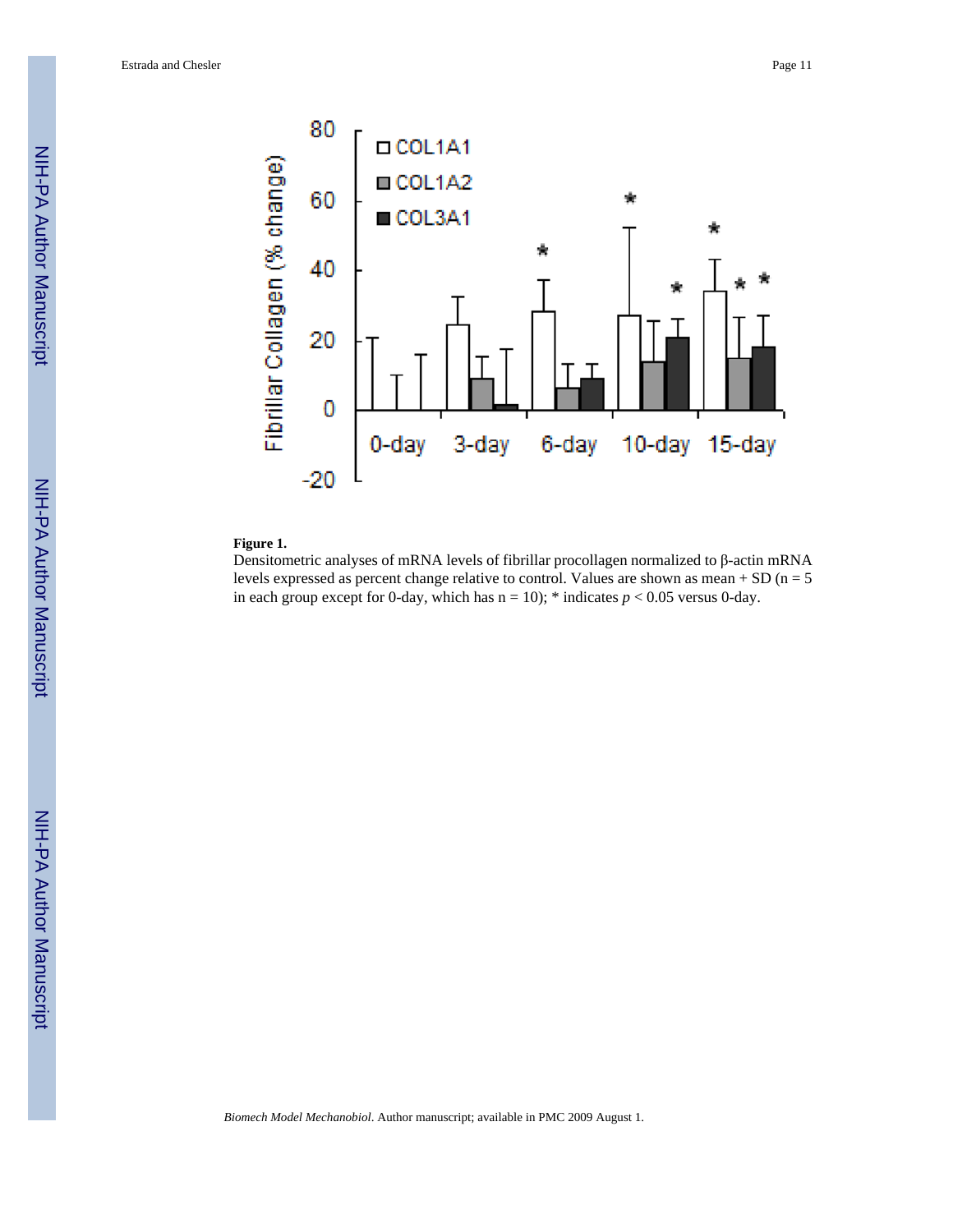

#### **Figure 2.**

Densitometric analyses of mRNA levels of basement membrane procollagen normalized to βactin mRNA levels expressed as percent change relative to control. Values are shown as mean  $+$  SD (n = 5 in each group except for 0-day, which has n = 10); \* indicates  $p < 0.05$  and \*\* indicates  $p < 0.001$  versus 0-day.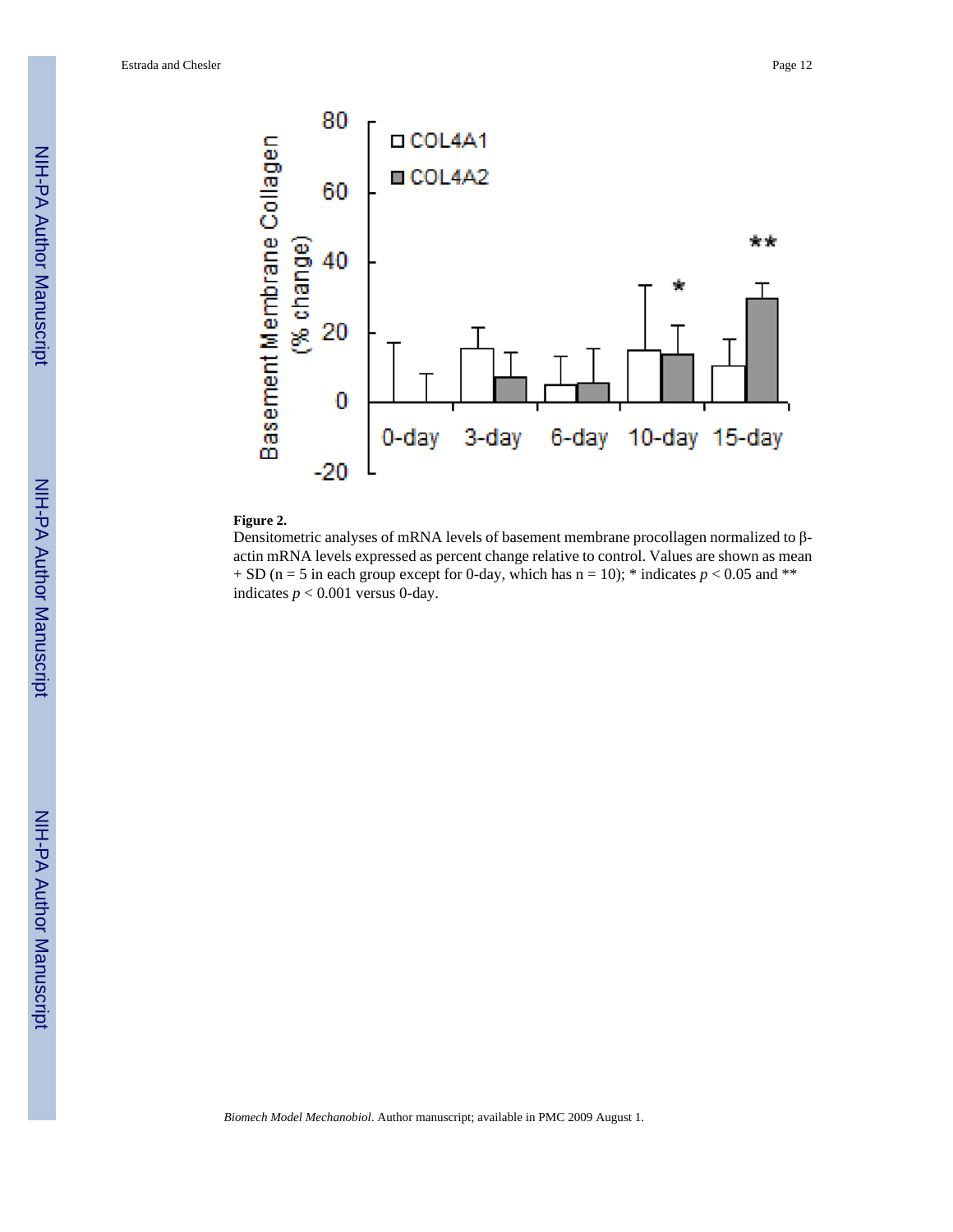

#### **Figure 3.**

Hydroxyproline content in lung tissue of mice exposed to hypobaric hypoxia normalized by tissue wet weight. Values are shown as mean + SD ( $n = 3$  in each group); \* indicates  $p < 0.05$ and \*\* indicates  $p < 0.001$  versus 0-day.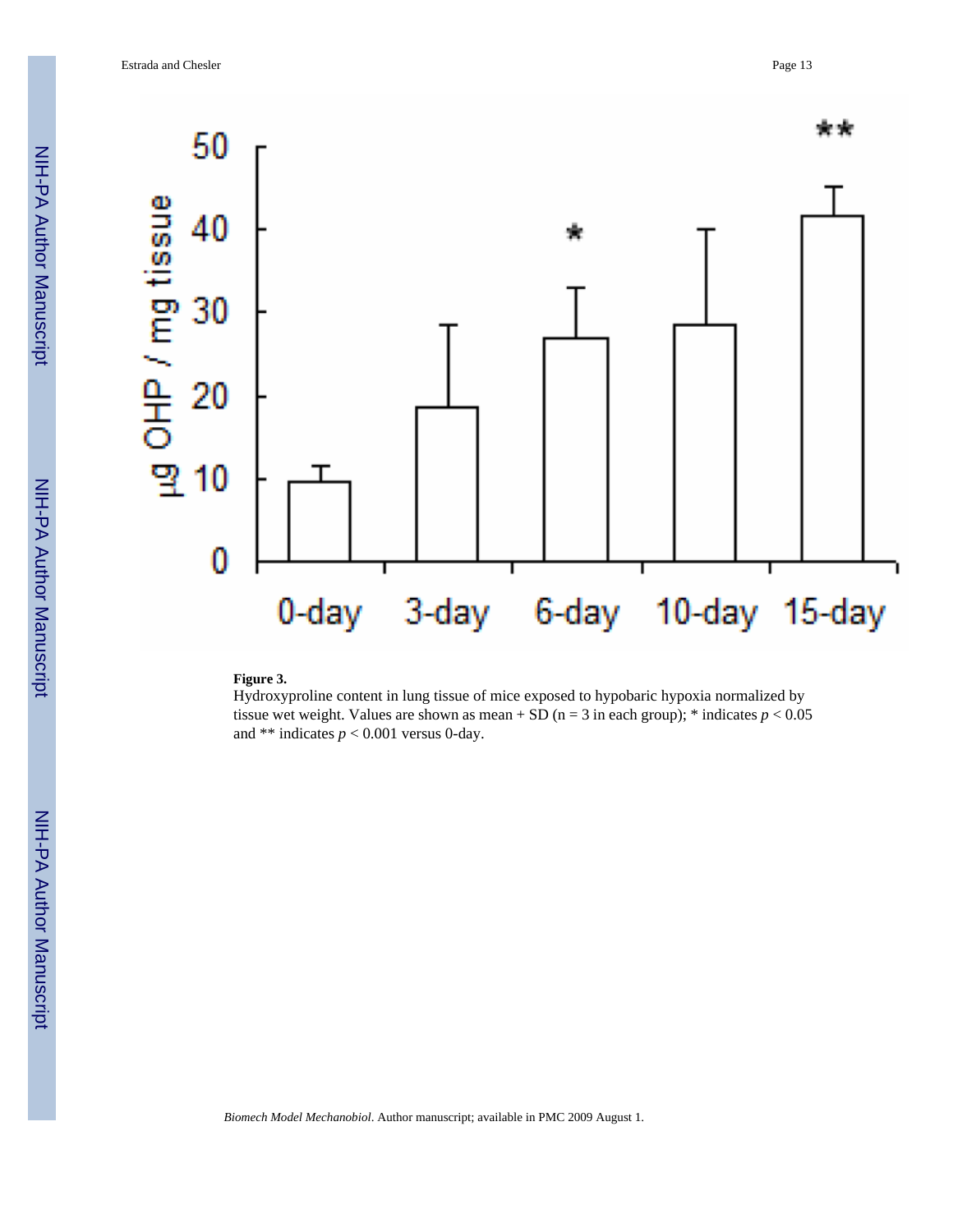



#### **Figure 4.**

Immunohistochemistry results. (a) Representative micrograph for type I collagen in a "whole lung" FOV of a mouse exposed to 10 days of hypobaric hypoxia. Type I collagen is identified by DAB chromogen (brown); tissue is counterstained with hematoxylin (blue). Within this large FOV, the region outlined in red indicates a "muscular-artery," small FOV, while the region outlined in green indicates a "non-muscular-artery," small FOV. Scale bar is 300  $\mu$ m (b) Percentage of collagen in the whole lung, as well as in the muscular-artery and nonmuscular-artery FOVs, of mice exposed to normobaric normoxia (0 days) or hypobaric hypoxia  $(3, 6, 10$  and 15 days). (c) Percentage of collagen in small  $(25 – 75 \,\mu m)$  and medium (75 – 150)  $\mu$ m) muscular arteries in muscular-artery FOVs. For (b) and (c), values are shown as mean + SD. Data were collected from one mouse per time point, with 4 transverse sections per lung, 5–10 large FOV per section, and 4–6 small FOV per large FOV. Qualitative analysis of similar sections was performed on lungs of five mice per time point.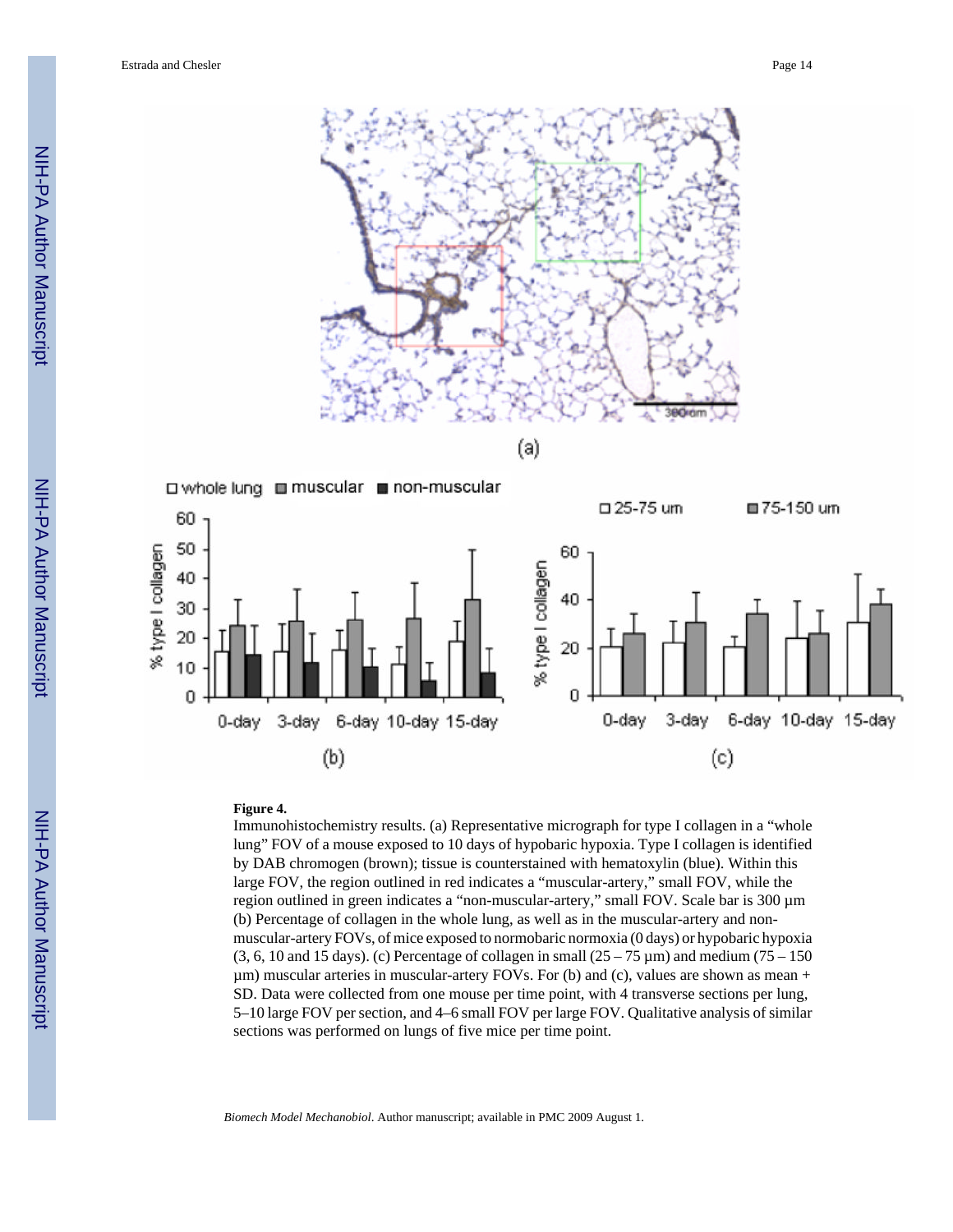

## **Figure 5.**

Immunolocalized type I collagen in right main pulmonary arteries of mice exposed to normobaric normoxia (0 days) or long-term hypobaric hypoxia (10 and 15 days). The intima is located at the top of each panel. Red arrow on top row highlights type I collagen deposition in the intima. Type I collagen is identified by DAB chromogen (brown); tissue is counterstained with hematoxylin (blue). Scale bar is  $10 \mu m$  for all images. Magnification  $\times 40$ . Representative of arteries from five mice per time point.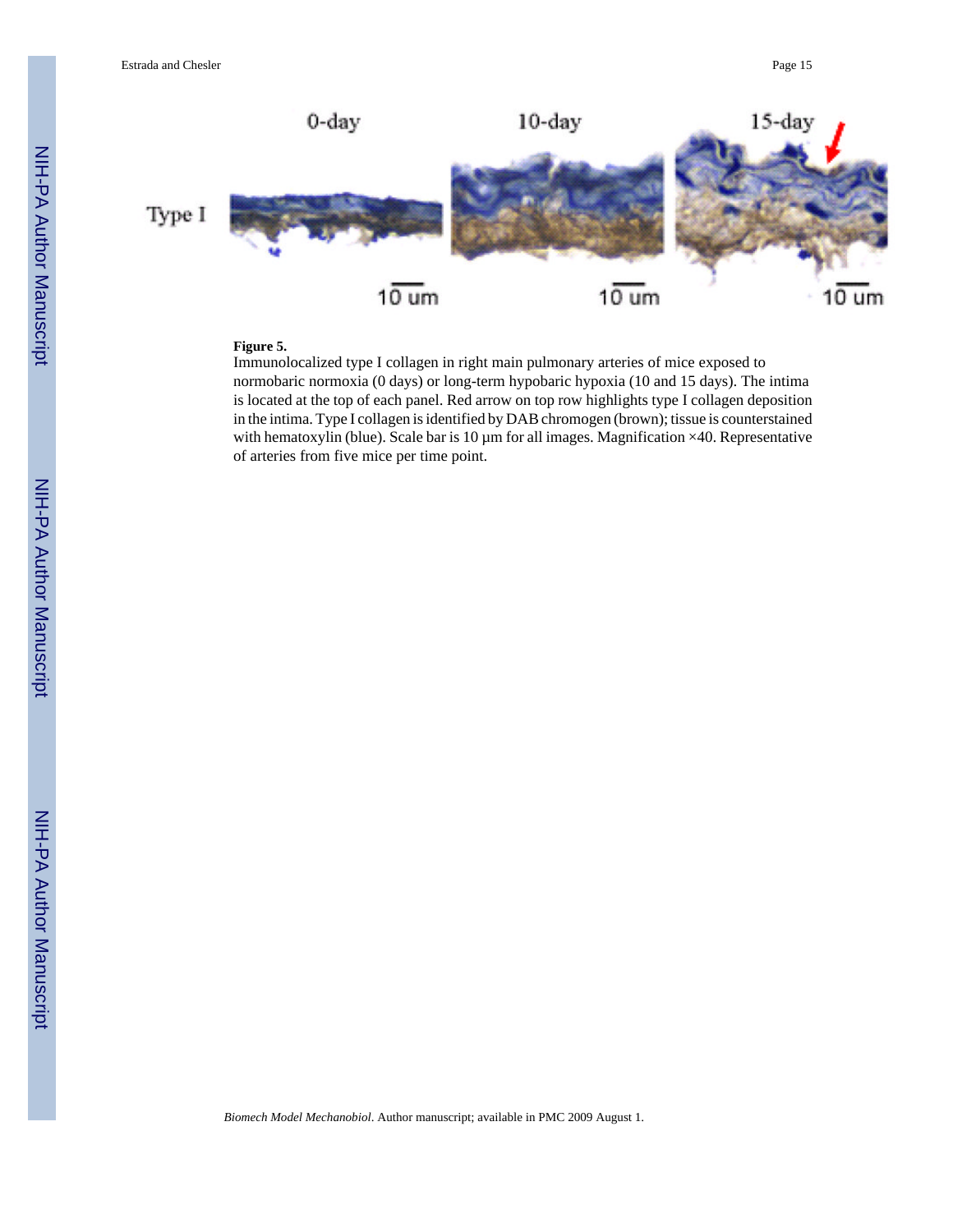Collagenases (% change)



#### 0-day 10-day 15-day 3-day 6-day

#### **Figure 6.**

Densitometric analyses of mRNA levels of collagenases normalized to β-actin mRNA levels expressed as percent change relative to control. Values are shown as mean  $+$  SD (n = 5 in each group except for 0-day, which has  $n = 10$ ); \* indicates  $p < 0.05$  versus 0-day.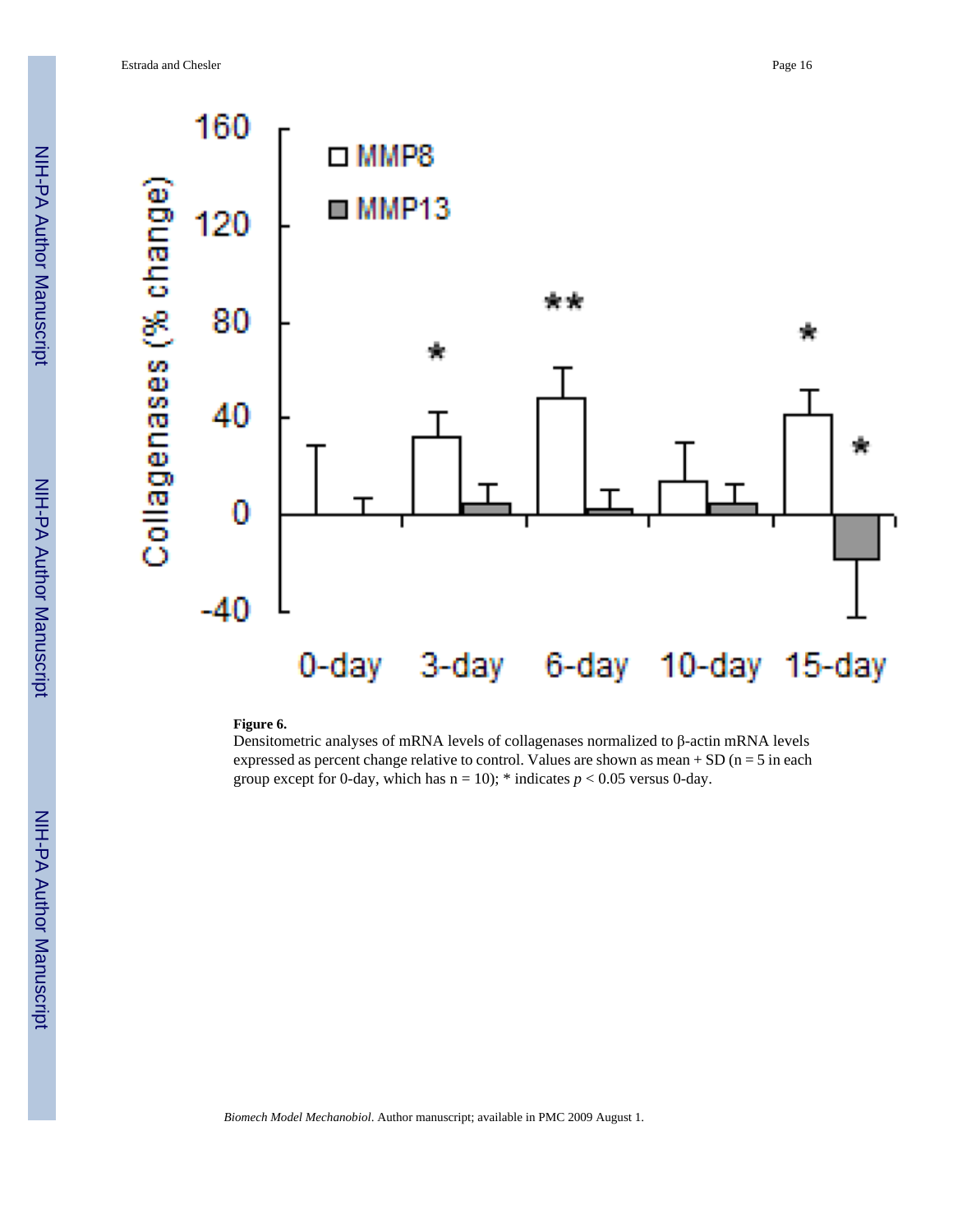

#### **Figure 7.**

Densitometric analyses of mRNA levels of gelatinases normalized to β-actin mRNA levels expressed as percent change relative to control. Values are shown as mean  $+$  SD (n = 5 in each group except for 0-day, which has  $n = 10$ ); \* indicates  $p < 0.05$  and \*\* indicates  $p < 0.001$ versus 0-day.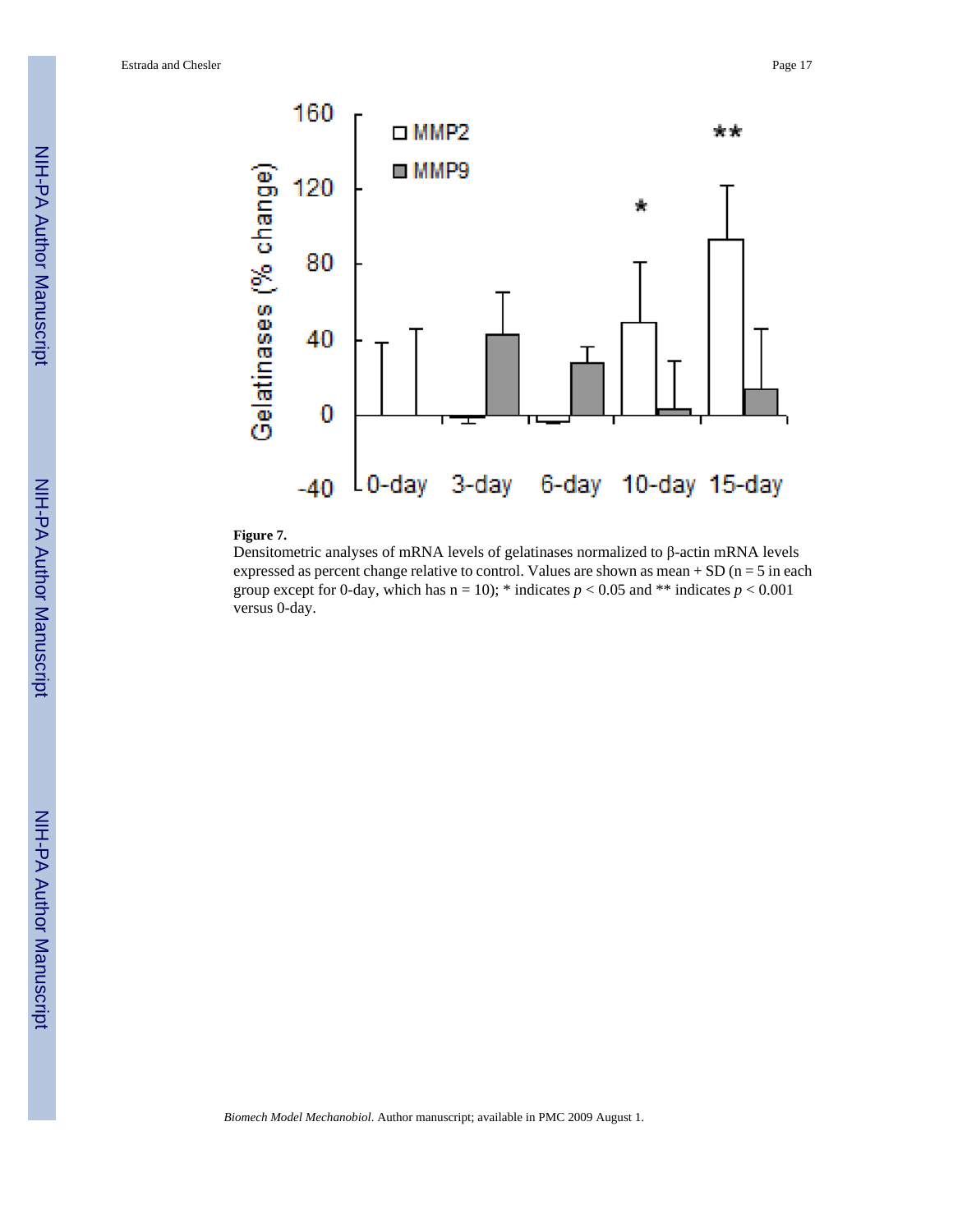

#### **Figure 8.**

Densitometric analyses of mRNA levels of TIMPs normalized to β-actin mRNA levels from lung tissue of mice exposed to hypobaric hypoxia. Results are expressed as percent change relative to control. Values are shown as mean  $+$  SD (n = 5 in each group except for 0-day, which has  $n = 10$ ); \* indicates  $p < 0.05$ ; \*\* indicates  $p < 0.001$  versus 0-day.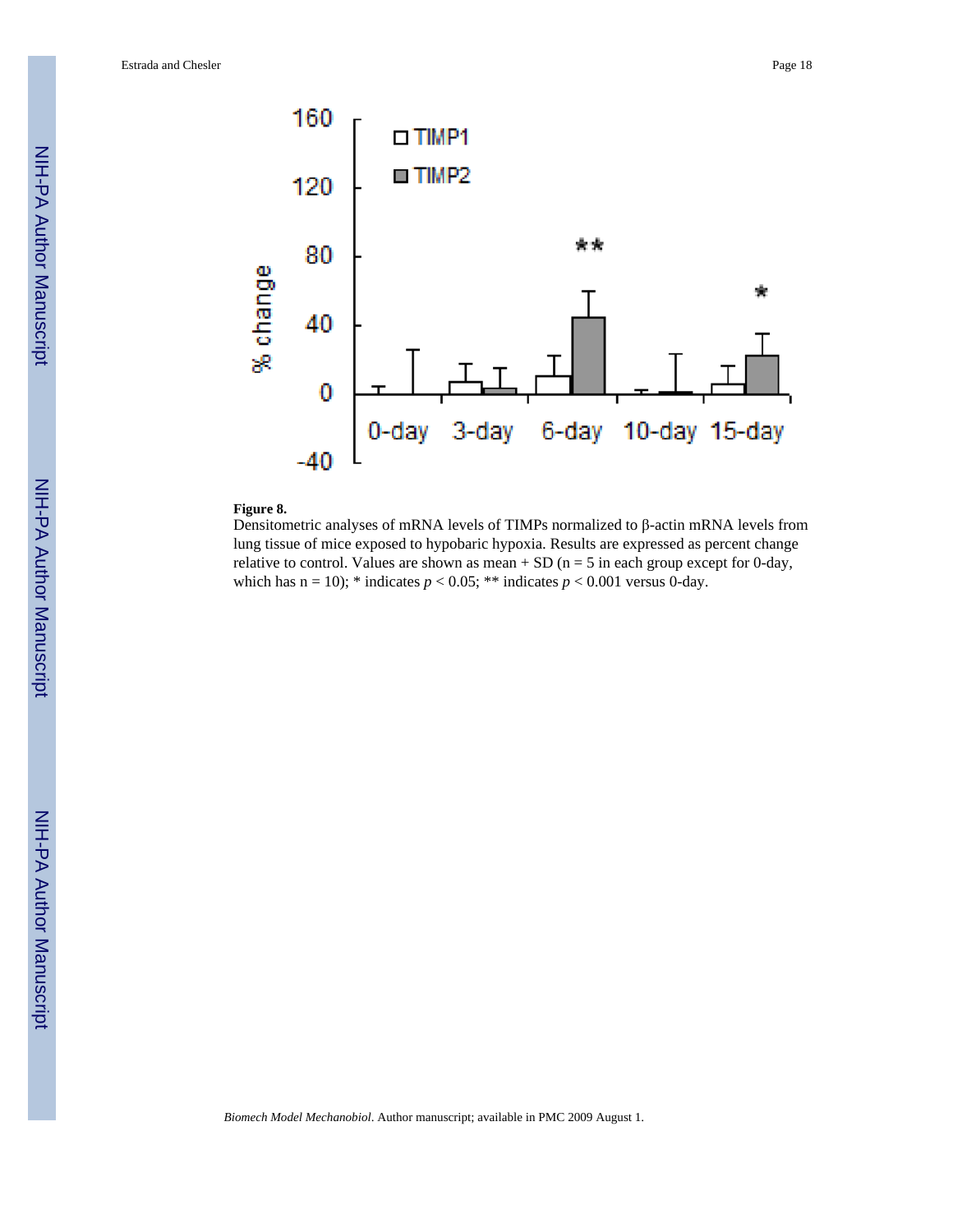

#### **Figure 9.**

Gelatinase activity in lung tissue of mice exposed to hypobaric hypoxia as a percent change relative to control. Values are shown as mean + SD ( $n = 3$  in each group); \* indicates  $p < 0.05$ versus 0-day.